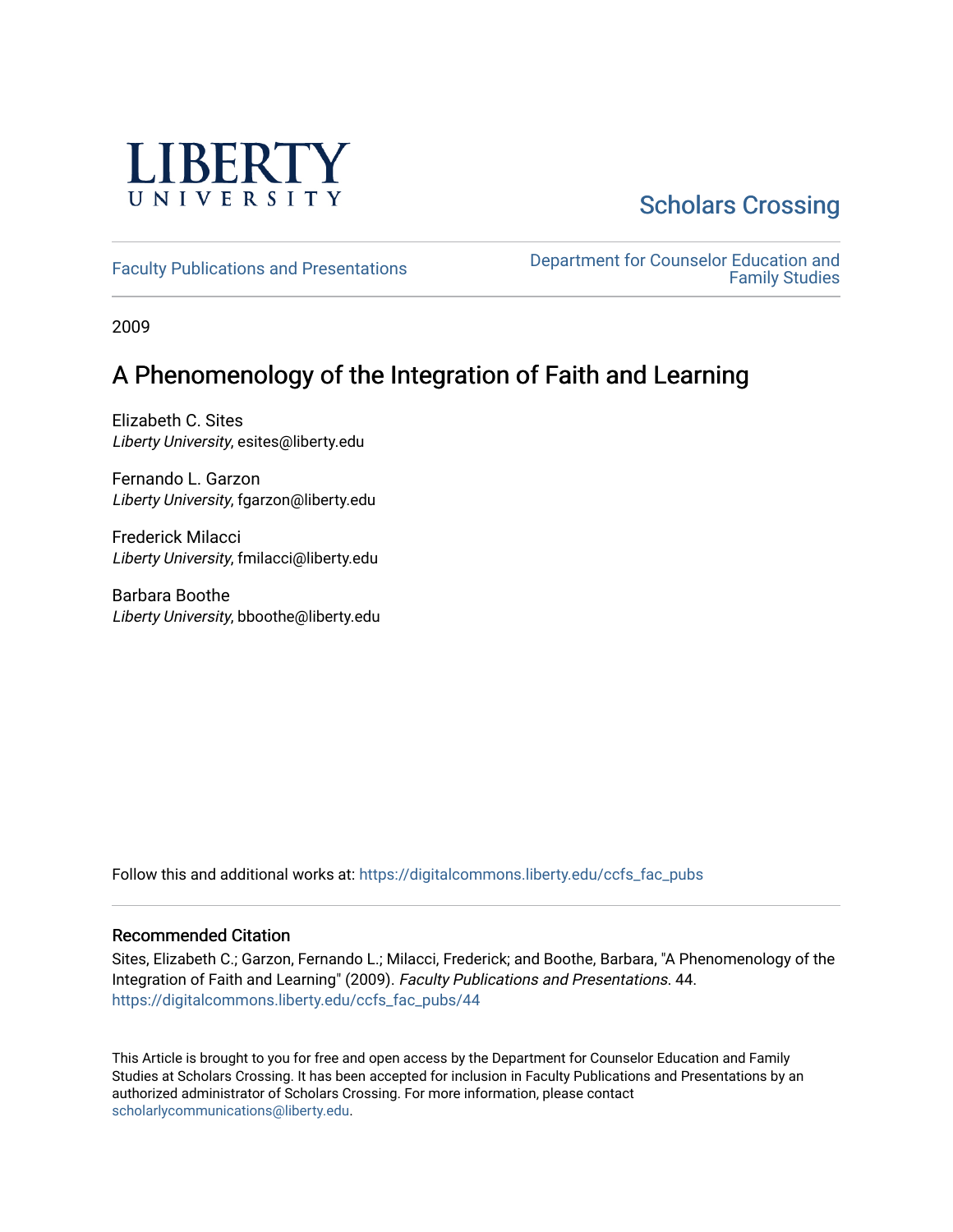#### **A PHENOMENOLOGY OF THE INTEGRATION OF FAITH AND LEARNING**

Elizabeth C Sites; Fernando L Garzon; Frederick A Milacci; Barbara Boothe *Journal of Psychology and Theology;* Spring 2009; 37, 1; ProQuest Religion pg. 28

> Journal of Psychology and Theology 2009, Vol. 37, No.1, 28-38

Copyright 2009 by Rosemead School of Psychology Biola University, *0091-6471/410-730* 

# **A PHENOMENOLOGY OF THE INTEGRATION OF FAITH AND LEARNING**

ELIZABETH C. SITES, FERNANDO L. GARZON, FREDERICK A. MILACCI and BARBARA BOOTHE *Liberty University* 

This phenomenological investigation examined how eight student-nominated faculty who teach at an evangelical Christian liberal arts university describe their understanding and practice of the Integration of Faith and Learning (IFL). Collected data via informal, conversational, taped interviews led to the emergence of two primary themes: *the Inseparability of Faith from Practice* and *the Outworking of Faith in Practice.* The findings of the study highlight the need to create a more conducive context in which students can learn IFL and call for a re-examination of the already murky discourse surrounding definitional aspects of IFL. The study proposes to move the discourse forward by offering a new, yet to be discussed construct that emanated from the participants of this study, *ontological foundation*. A conceptual model describing its relationship with IFL is proposed.

Immerous conceptual models for the integra-<br>tion of faith and learning (IFL) are present in<br>the general literature (Farnsworth, 1982; Faw, tion of faith and learning (IFL) are present in the general literature (Farnsworth, 1982; Faw, 1998; Holmes, 1987) and in the counseling/clinical psychology literature (Carter & Narramore, 1979; Eck, 1996; Entwistle, 2004). What is less prevalent is a consensus definition for IFL (Faw, 1998; See Badley, 1994, for a review) and specific studies on how faculty members at religious universities actually do IFL.

The current study seeks to fill that gap by phenomenologically investigating how eight Christian faculty members at a Christian liberal arts university actually live out IFL. These faculty members are unique in that they were not the product of a broad sample, or nominated by administrators or colleagues as exemplary integrators. Rather, these integrators were nominated by students as the professors from whom the students had learned the most about IFL.

Broadening Entwistle's (2004) IFL definition from a focus on psychology to general academic disciplines, we conceptualize IFL as a multidimensional scholarly yet holistic task. All italicized words were in Enwistle's original text. The integration of faith and learning (or integration) is a "multifaceted attempt to discern the underlying truths" (p. 242) about one's liberal arts discipline and "Christianity (in theology, faith, and practice)" (p. 242). "It will involve explicating the *foundational* presuppositions and histories of our disciplines. It will be a *disciplinary and scholarly* exercise when one attempts to integrate the findings of the ... [liberal arts discipline] and theology" (p. 243). It will be "an *applied* integration" as men and women attempt to live out their findings (p. 243). "Finally, it will be *public and personal;* it will be a *shared responsibility* and a *personal quest* for wholeness by individuals within their communities and in relation to God" (p. 243).

We begin this study by briefly recognizing IFL models that exhibit a continuum of differing levels of interaction between the discipline and Christianity. Particular attention will be given to writers who explore IFL more holistically, specifically in regards to intrapersonal and interpersonal dimensions. Next, research that focuses on how Christian faculty do IFL will be examined. Particular attention is given to the only currently researched model of how students learn IFL (proposed by Sorenson, 1997). Subsequently, the faculty participants in this study are introduced, and their phenomenological descriptions of IFL and its practice are presented. The findings are then explored in regards to their implications for defining integration and its task.

## *The IFL Continuum*

Many theorists have created models of IFL involving various potential levels of interaction

Please address correspondence to Elizabeth C. Sites, Liberty University, 1971 University Blvd., Lynchburg, VA 2450. Email: esites@liberty.edu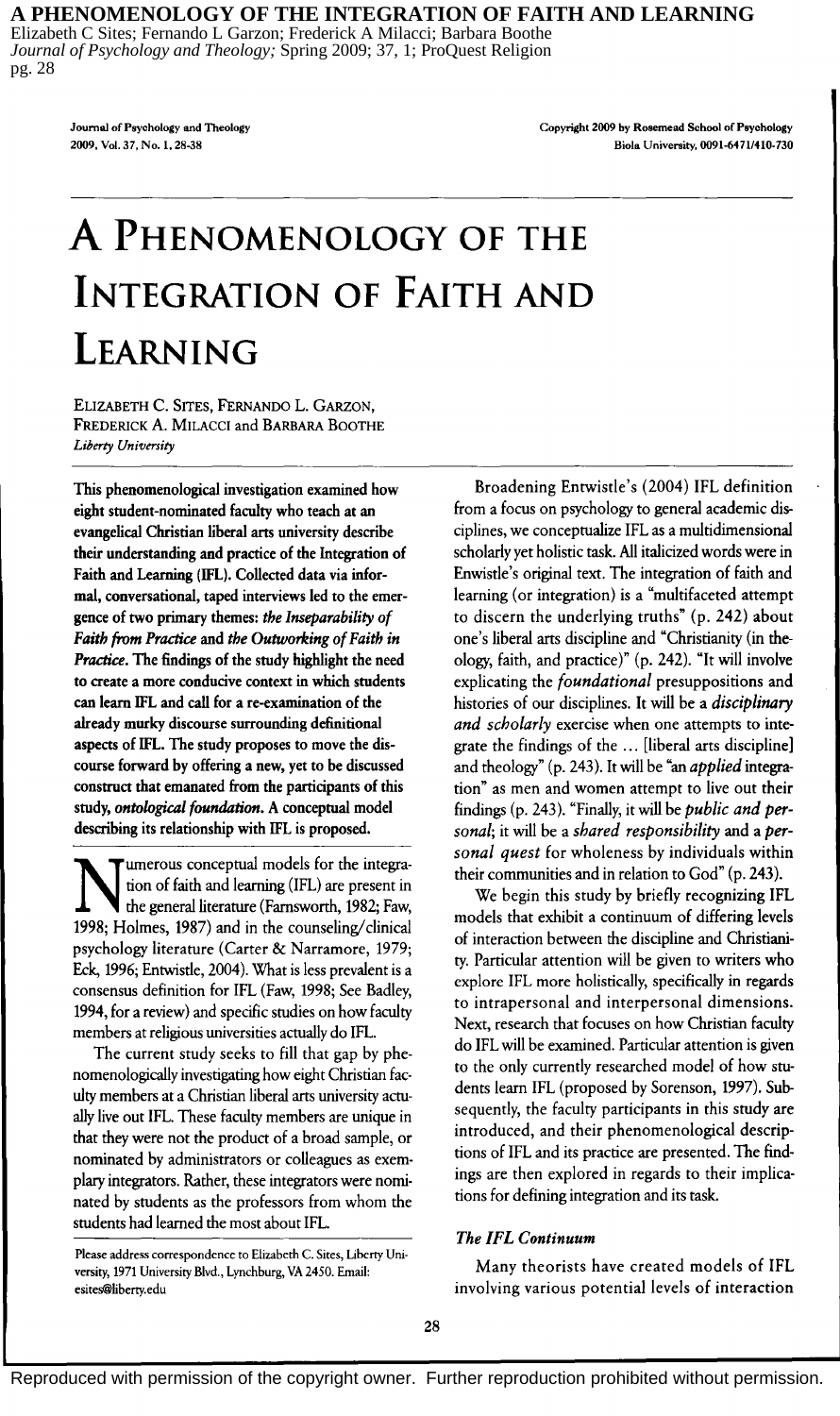between the academic disciplines and Christianity. These often start with a level indicating no interaction (or perhaps even hostility at the idea) and proceed to one indicating a high level of academic/ theological engagement to discover unified truth (See Carter & Narramore, 1979; Eck, 1996; Entwistle, 2004; Farnsworth, 1982; Faw, 1998; Holmes, 1987). While most of these model developers acknowledge the importance of intrapersonal and interpersonal integration on the part of the professor, fewer developers have delved more deeply into these aspects of the holistic context in which IFL occurs.

Farnsworth (1982) notes these aspects in his "embodied integration" (p. 310) concept. *As* one discovers unifying truths underlying psychology and theology, one must apply these truths in life through "right thinking and right living, or orthodoxy and orthopraxy" (p. 310). "In short, it is living-thought *and* action, hearing *and* doing-with God" (pp. 317- 318, emphasis in the original). Thus, Farnsworth emphasizes that truths discovered from scholarly integrative activities must be applied personally. Little additional exploration of intrapersonal and interpersonal aspects takes place.

In contrast, Gill (1979) applied incarnational theology to IFL specifically to emphasize "the human context" (p. 1010) of learning. Professors need to strive to know students more personally and learn what is important to them. An emphasis must be placed on the process of learning and not just the content.

Bouma-Prediger (1990) perhaps goes the farthest of IFL model developers in addressing intrapersonal and interpersonal aspects. He proposes a typology of four kinds of integration. *Interdisciplinary* IFL depicts the integration between two disciplines (e.g., psychology and theology). *Intradisciplinary* IFL "is the atrempt to unite or bring into harmony theoretical perspective and professional practice" (p. 25). *Experiential integration* involves the quest for "personal wholeness and spiritual well-being...the resolution of intrapersonal conflict ..." (p. 28). Of particular interest is *faith-praxis integration.* 

It is the attempt to live out one's faith commitment as authentically as possible in everyday life, including one's vocation or professional life but usually going beyond that to include, for example, family relations, business decisions, educational endeavors, institutional religious involvement, ethical decision making, and so forth. The aim with this type of integration is internal harmony or consistency between faith commitment and way of life. In other words, the task is to live in accordance with one's faith commitment and world view. (p. 27)

In summary, numerous scholars have utilized a continuum of levels in describing their IFL models. Most models focus primarily on the scholarly aspects of interdisciplinary engagement between theology and the academic disciplines. Fewer have addressed more holistic elements such as intrapersonal and interpersonal elements involved in IFL.

#### *Research on how Christian Faculty do IFL*

While many IFL models exist, few studies have been done on what Christian faculty are actually doing regarding IFL. Hardin, Sweeney, and Whitworth (1999) quantitatively surveyed faculty members in the teacher education departments of colleges associated with the Church of Christ to ascertain how they practiced IFL. Seventy surveys were returned, with 81% disagreeing with the need to separate faith into only certain areas of the teacher education curriculum. Such responses were "consistent with respondents' comments that it is difficult if not impossible to compartmentalize one's religious faith and that it must permeate through virtually every aspect of a person's life, including his/her professionallife as a teacher educator" (p. 6).

Ream, Beaty, and Lion. (2004) sought to discover how faculty members at four research-focused religious schools (Baylor, Boston College, Brigham Young, and Notre Dame) understand IFL through a qualitative examination of faculty responses to openended questions in a survey  $(N = 1728, 53\%)$ response rate). They found a variety of views that appeared consistent with the continuum of IFL possibilities proposed by several model developers noted above, from one subset believing faith and learning should be separate and independent to those espousing a more holistic incorporation of faith in a variety of campus elements.

Morton (2004) interviewed 30 faculty participants from three Southern Baptist colleges who were selected by their academic deans as professors "who purported to deliberately integrate faith and learning" (p. 56). The areas of fine arts, humanities, math and sciences, social sciences, and professional studies were represented. In addition to the interviews, Morton examined course syllabi and made class observations. Based on his findings, Morton developed a seven-level IFL model that had clear similarities to the previous models noted in this literature review.

Milacci's (2003, 2006) phenomenology of Christian spirituality was conducted with a purposive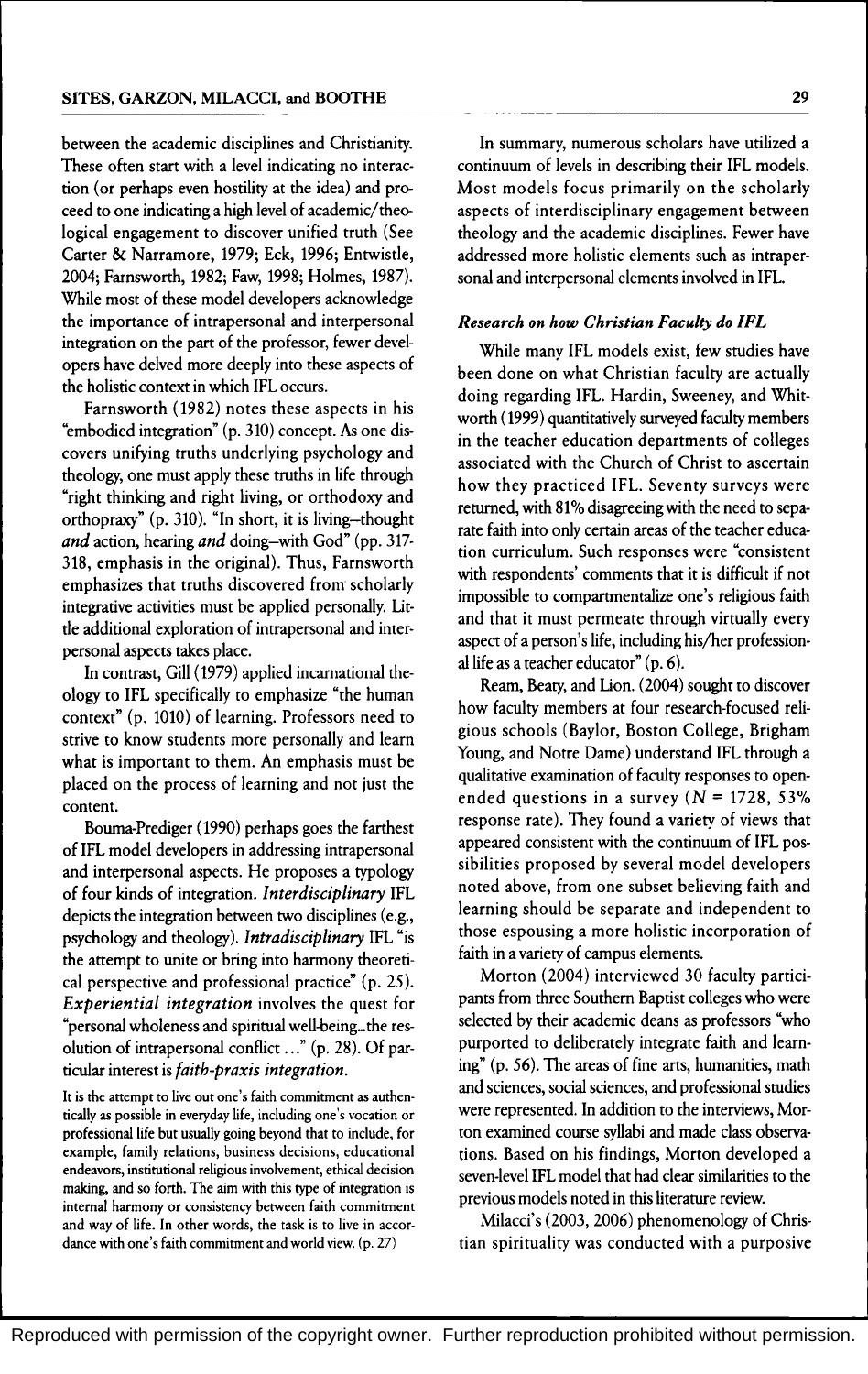sample of eight adult educators who taught in nonreligious settings. These professors were identified and confirmed by reputation and works to ascribe to some form of Christian faith. A "strong, recurring theme, implicitly and explicitly, in all participants' descriptions of how their faith informs or frames their practice was community building" (p. 124), "engaging others on a deeper level" (p. 127), and "facilitating others in their growth" (p. 130). Thus, Milacci's (2003) eight participants described the desire to holistically integrate their faith in education though the non-religious contexts presented clear constraints to this ability.

In summary, current research on how Christian faculty do IFL has utilized quantitative survey strategies, content analysis of open-ended survey questions, and phenomenological inquiry. Each sample of professors in these studies was either chosen by administrators, part of a large invited sample, or, in the phenomenological study, a purposive sample. Taken together, the studies clearly indicate that faculty integrate along a continuum of IFL levels consistent with various literature descriptions described above.

## *Sorenson* s *Research on how Students Learn Integration*

Given that faculty integrate differently, the question of how these approaches impact the students' learning of IFL becomes paramount. Sorenson's (1997) theoretical and empirical work stands out as highly useful in describing key aspects of the student's IFL learning process. Specific information on his studies may be found in Ripley, Garzon, Hall, and Mangis (2009) and Sorenson, Derflinger, Bufford, & McMinn (2004). His general findings will be described below.

Sorenson based his ideas on attachment theory (e.g., Bowlby, 1988) and contemporary psychoanalysis (e.g., Stolorow & Atwood, 1992). Consistent with these theories, his studies indicated that the quality of relationship between potential mentors and the graduate psychology student had greater influence on the student's IFL perspective than the integration content of the psychology program. "Evidence of a professor's ongoing process in a personal relationship with God is the single most important dimension that accounts for what students found helpful for their own integration of clinical psychology and faith" (Sorenson, 1997, p. 541). In other words, as the professors shared from

their own spiritual lives with students, their IFL teachings became more impactful. Emotional transparency and a sense of humor were also helpful qualities.

One style does not fit all, however. Because students are different in personality, the relational style most influential in learning integration varied. A caring "pastoral" personal style was helpful for some students while a more sojourning or "struggling" faith style helped others. Individual, personal interactions were more meaningful for some students while group-focused interactions were more important for others. As a whole, Sorenson's (1997) research calls into question the heavy emphasis on scholarly aspects of IFL without consideration of the student-professor relational matrix that either catalyzes such activity or extinguishes it.

#### *Rationale for the Study*

Taken together, the on-going definitional issues surrounding IFL and the paucity of studies on how faculty actually do IFL support the need for further research on faculty members' understanding and practice of IFL. Likewise, the importance of how students appear to learn integration indicates a need to focus on faculty members that students identify as helpful in their integration-learning process.

The current study explored student-nominated faculty members' understanding and practice of the integration of faith and learning (IFL) who teach in a large, Evangelical Christian liberal arts university in the Southeastern United States. Given this focus, along with the fact that qualitative research in general and phenomenology in particular are concerned with describing and interpreting human phenomena from the perspective of those who have experienced them (Heidegger, 1972; Moustakas, 1994; van Manen, 1990), phenomenological inquiry was deemed most appropriate. Two questions framed the study: 1). How do student-nominated faculty understand IFL and 2). How do they describe the relationship between their faith and their practice as educators?

#### **METHOD**

Consistent with most phenomenological research, data was collected via conversational, semistructured interviews as the primary means of exploring in depth the phenomenon of interest (Creswell, 2007; van Manen, 1990). Participants answered open-ended questions and thus were able to tell their stories with all the richness inherent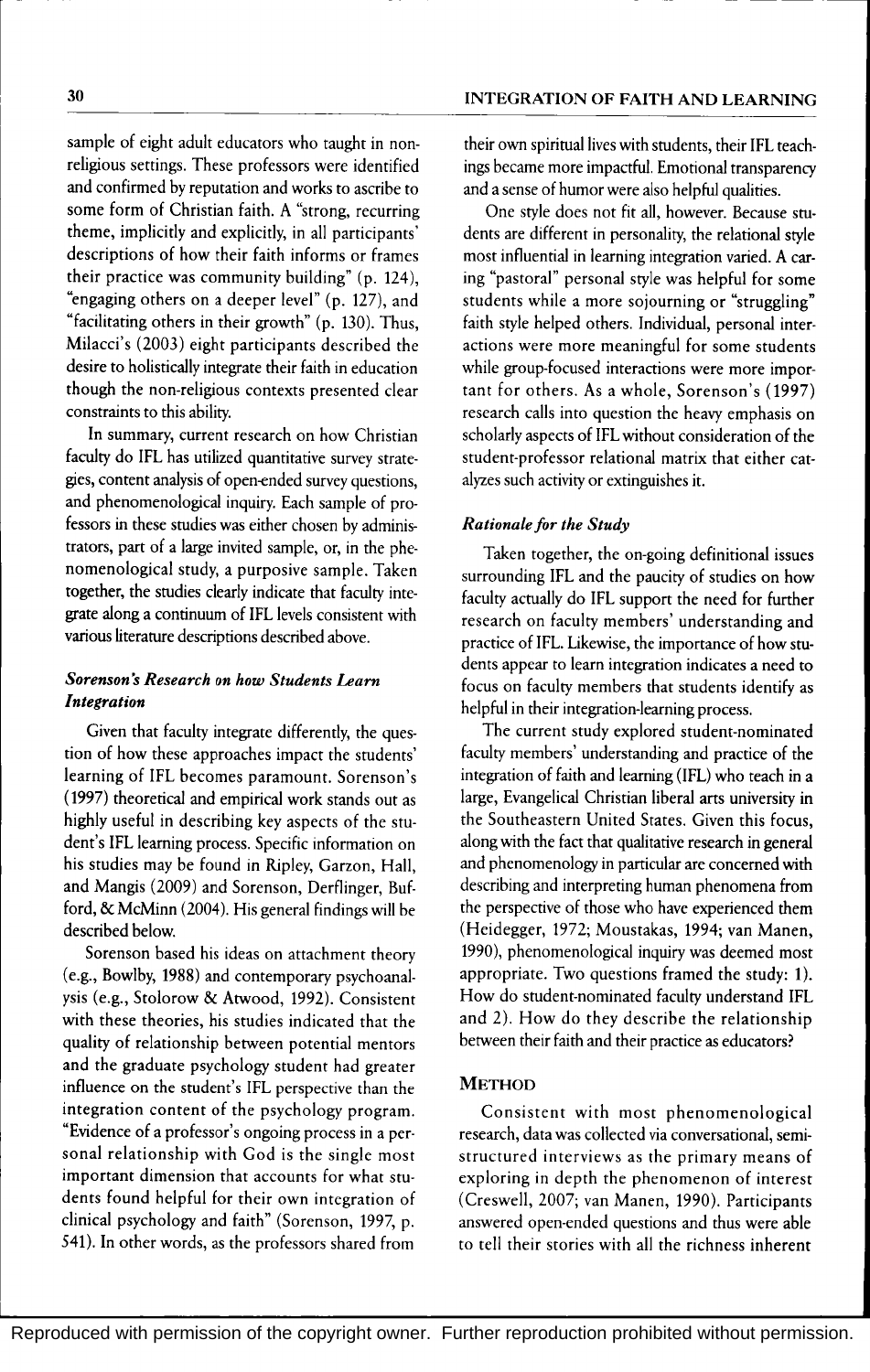therein (Lee & Stronks, 1994). All interviews lasted from 60 minutes to 2 and 1/2 hours and began by asking participants several "grand tour" questions (Leech, 2002, p. 667) such as "tell me about your faith" in an attempt to get them to share their own stories and narratives in a very open-ended fashion (Milacci, 2003). Seven of the eight interviews were audio taped and subsequently transcribed. One participant requested that she not be recorded; however, permission was granted to type this participant's responses as the interview progressed. Follow up interviews were also conducted with all participants.

Subsequent to the data collection process, the data was approached in terms of "meaning units, structures of meaning or themes" (van Manen, 1990, p. 78). This process of recovering themes embodied in the work is identified as "theme analysis" (van Manen, 1990, p. 78), a procedure in which the researcher attempts to gain control and order of the data by "seeing" meaning in the data (van Manen, 1990, p. 79). Initially, the data analysis began by listening and re-listening to the interview tapes while at the same time reading and re-reading the transcribed interview data, field notes, and other pertinent participant documents in search of meaning units or structures of the phenomenon of interest, the Integration of Faith and Learning. Then, words, phrases, sentences, etcetera, that were deemed potentially significant to this study were highlighted and/or noted directly on the written transcripts. In time, after a myriad of readings and re-readings of the transcripts, data that directly addressed the research questions were coded into meaning units that eventually became the themes and subthemes of this study. Finally, it should be noted that as a means of ensuring credibility and trustworthiness, both member checking with participants and periodic peer review of the data (Creswell, 2007) were employed.

Participant selection for this study was accomplished through a form of criterion sampling (Creswell, 2007). More specifically, selection for participation was based on student perception of a faculty member's effectiveness in the practice of integration. Towards that end, students in a random sample of 10% of the graduate classes taking place at the time of the study were given a 52-item survey to assess their perception of the integration of faith and learning. One question in the survey asked students to identify one individual whom they considered "to be the faculty member that I have learned Christian integration from the most". The faculty members

who received the highest number of student nominations were invited to participate in the study.

Ultimately, eight such student-nominated faculty members of varying ages were identified and subsequently interviewed (four female, four male): Kimberly, Theresa, Cathy, Natalie, Peter, Harold, William, and George (all pseudonyms). Since data saturation occurred with these participants, it was determined that no further selection was needed. Seven of the 8 participants were Caucasian, one had a bi-racial background. At the time of their interview, all had taught full time in a higher education context anywhere from 1 to 29 years in a variety of disciplines. Cathy, for example, taught in the Communications Studies Department, Natalie in the English Department, and both Kimberly and Theresa were members of the Nursing Department. One male, Peter, worked in the School of Education; the other 3 males, Harold, William and George, were graduate counseling faculty.

The participants shared some noteworthy commonalities not specific to the criteria used for selection. Specifically, all eight related a deep and abiding faith in God. Interestingly, seven of the eight participants told of how their understanding of faith grew out of crises in their lives.

Finally, it should be noted that to be a truly phenomenological inquiry, the written text should include a generous sampling of the participants' voices (Moustakas, 1994; van Manen, 1990) because it is in the participants' voices the richness and depth of phenomenological meaning of IFL would be found (van Manen, 1990). Thus, the voices of the participants are presented in abundance-deliberately so-in the study.

#### FINDINGS: PICTURES OF THE INTEGRATION OF FAITH AND LEARNING (IFL)

Initially, the research questions guiding the study seemed to lend themselves to two discreet categories of analysis: 1) how participants described the construct of integration and, 2) how participants applied their understanding of these descriptions to their work. But as data analysis continued, it became apparent that the results could not be so easily compartmentalized. Rather, it seemed that multiple themes could slip easily and fluidly between the categories (participants' understanding of integration and the practical application of those understandings). Put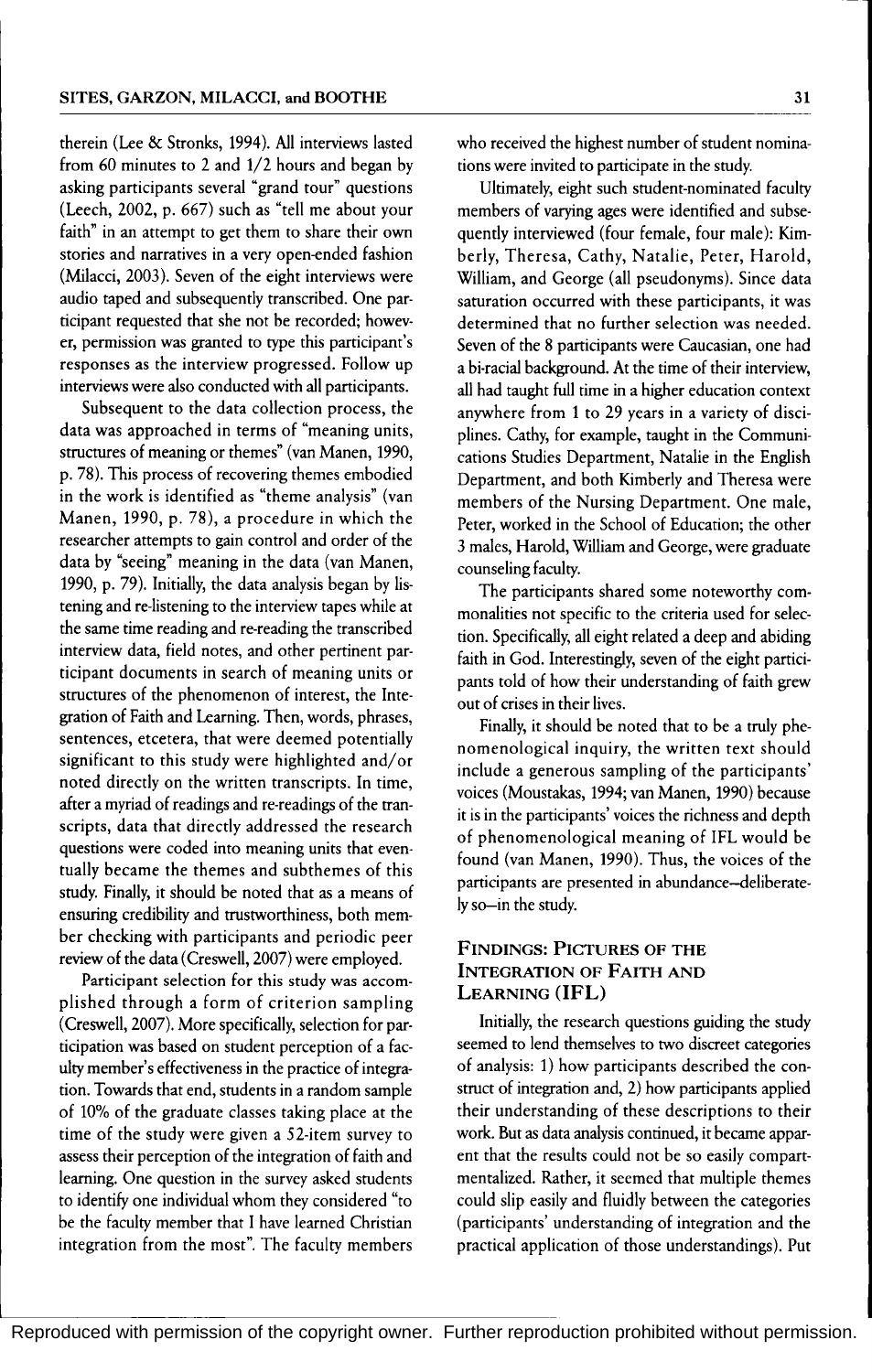another way, there appeared to be no distinction between the understanding and application of integration in the minds of these student-nominated integrators. Ultimately, the following two main themes emerged: *The Inseparability of Faith from Practice and The Outworking of Faith in Practice.* 

#### *The Inseparability of Faith from Practice*

From the beginning of the first interview, all eight participants described their faith in ontological terms, such as the essence of their being, inseparable in every way from every aspect of their life and work, the center of everything they do, as Kimberly's words exemplify:

[Faith is] paramount. It's just, it is your being .... People need to be able to see Christ emulating through you in your care, in your touch, how you speak with them, how you have eye contact with them. What is your presence? They need to see that emulating from you, from your walk with Christ.

To underscore her point, Kimberly used the metaphor of a woven fabric as a means of depicting her understanding of how integral faith was to her life, being, and practice:

If you think of a fabric, [faith] is woven into the fabric of the education. And it's like, if you had a fabric, like your jacket. [The researcher was wearing a plaid jacket during Kimberly's interview.] If you took out the white threads, and let's say that was the faith part in your education, your fabric would be flawed. It would have holes in it. But with the right fabric, with the right threads, it's made whole.

Peter's perspective was similar to that of Kimberly, stating that for him, it simply was not possible to "separate faith ... from any part of your life." He continued that, in his discipline {education}, "[faith is] the kind of thing that you can't separate ... we're integrating both educational principles as well as faith." He went on to add that,

Many of our experiences in the area of education come as a result of who we are in Christ, not just that we've read a book. ... I think many times faith is just not using a word, a character word, or Bible verse, or even mentioning the name of God or Christ, but what makes me the best person that I could possiblybe.

Similarly, George declared that he does not separate faith from his actions or from the rest of his being. "My faith fills everything I do. It is the essence of who I am. So I don't separate out my 'secular life' from my 'faith life'."

For Harold, "faith plays a key role ... faith is at the center of who we should be, here at this place, and who we are, I think, as a department." William

concurred, adding that faith for him is inseparable from every other aspect of his being.

These participant descriptions of faith as the center of being reflect a profoundly holistic understanding of integration. As such, these student-nominated faculty members expressed their desire to live out-or integrate-their faith in every area of their lives, including and especially in their educational practice; concomitantly, for them, faith is inseparable from educational practice.

This integrative perspective is implicitly reflected, for example, in Cathy's statement that, "Maybe what I'm doing is I'm living it. Living my faith and talking about my life and that's how it [integration] is reflected." In a similar fashion, Natalie referred to integration as "bringing who God is making me to be into the classroom to discuss that alongside literature." She continued,

I have a hard time, I think, defining [integration]. But the first picture that comes to my mind-how do you live on Sunday versus how do you live the rest of the week? I can't separatecan't walk into the classroom and do something with my mind that is not already going on. I can't do integration in the classroom if I haven't already been doing it.

For Harold and William, this ontological notion of being and practice was more explicit; in fact, it was what they both hoped to impart to their students. According to Harold, his desire is that "they [my students] will be a person of faith. That faith permeates who they are in everything they do." William shared a similar vision:

Well, if a student really gets what I teach, the first thing that would happen would be that they would define themselves in a markedly different way. Their definition would start from the inside and work its way out, not start from the outside and work its way in. So, they would understand that first and fore mostly they're image bearers. They're created in the image of God. And they are recreated, regenerated through the power of the Holy Spirit to refresh and renew the image of God at the core and to have that permeate their thought life, their feelings, their choices, their bodies, their relationships. So that would be, they would be inside-out thinkers.

George also-indirectly-referenced this type of integrative approach when he expressed frustration that some of his colleagues hold to a faith but do not practice it in certain domains of their lives. More specifically, for George, failure in integration is reflected when other faculty members compartmentalize their faith from their attitudes and actions in the classroom, for example, when they make bitter comments about work in their lectures to students. As George declared, "that to me is absolute poison for integration."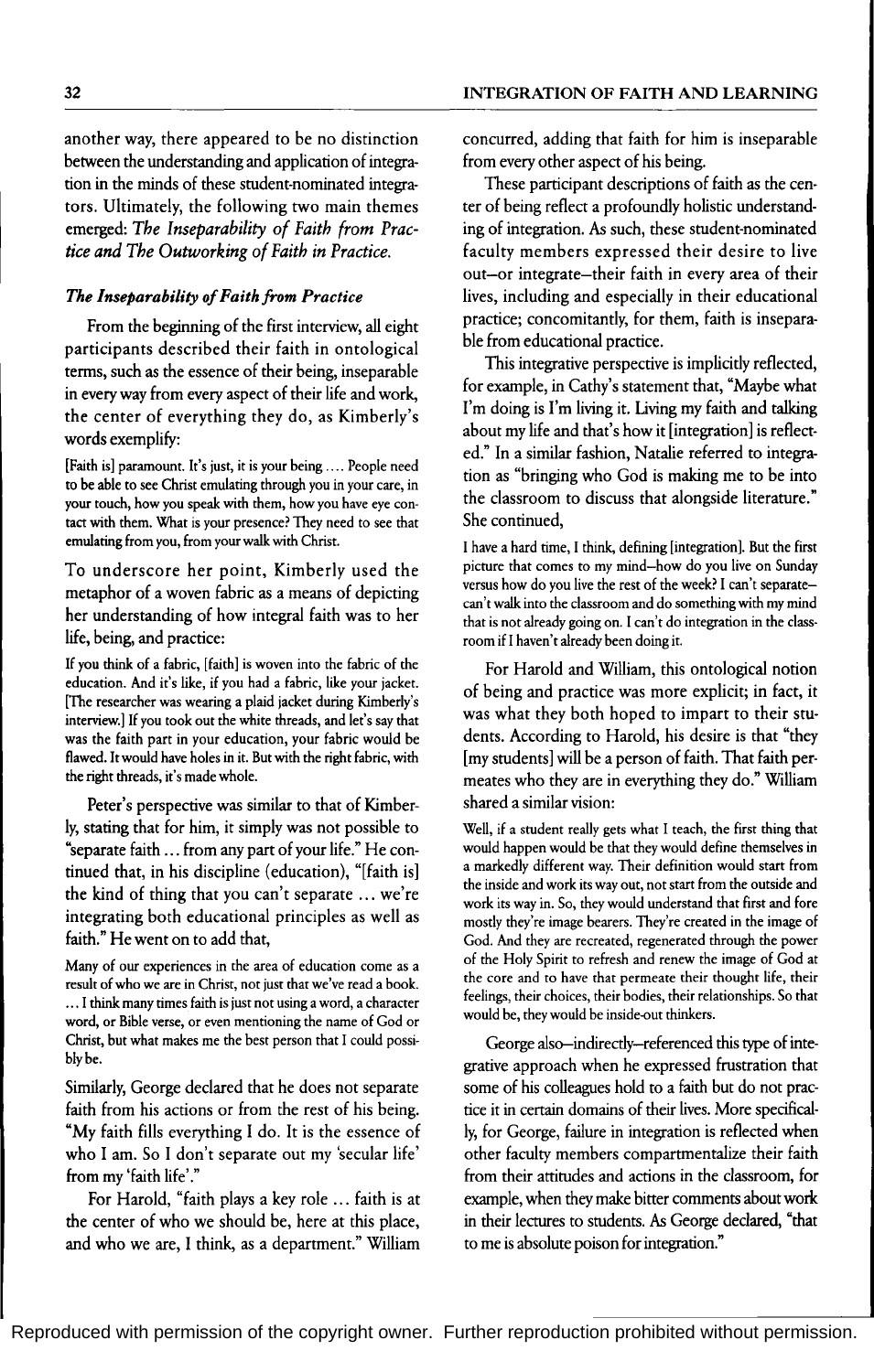It's a very sad thing when you see an embittered professor bleed that into his or her classroom. It's a very sad thing, and that modeled a very non-Christ-like character to me, to the students. It was immature, and it harmed and, to me, invalidated much of what the professors would talk about as far as being Christ-like in their profession.

William also expressed concern about failing to integrate faith into every area of life-including educational practice-referring to it as "a sink hole," as a place "where you've got this veneer, but underneath there's this vacuous hole." Later, when asked about what he would do at his institution to address this "sink hole" and enhance integration (if he had carte blanch), William replied,

I would require every faculty member in the university to participate in clearly defined and strategized lessons, lectures, training on what it means to be a healthy integrated person. That's what I'd do. I would have a team of people who did nothing at the university but meet with faculty and participate in faculty development that was very strategic and very, very focused on helping faculty to mature in their Christian faith. If I had the magic wand, and I could do anything, that's what I [would do], because everything starts with the person.

Based on this data, it would appear that these student-nominated participants did not view integration on a continuum of application as much of the literature did. Rather, they saw their faith as being so much a part of them that it is the essence of their being and inseparable from every part of their lives.

#### *The Outworking of Faith in Practice*

Not only did participants describe the inseparability of their faith *from* their educational practice, they also shared their understanding of how their faith manifested itself *in* their practice. In particular, participants' descriptions of how faith impacts practice are framed by the following two themes: *The Infusion of Faith in Pedagogy* and *The Demonstration of Faith in Relationships.* 

#### *The Infusion of Faith in Pedagogy*

All participants spoke-directly or indirectly-of infusing faith into their educational practice, their pedagogy. For some, this infusion was manifested in terms of incorporating Scripture into their curriculum. Theresa, for example, stated:

I developed an online course for our graduate students in health assessment. And so, as I was teaching each body part, I would integrate how God had created that particular thing, everything from, you know, the eyes to the ears, everything. So, and then the lesson went on to just sort of capitalize [on] that. So that's sort of a tangible way of saying integration of faith and curriculum.

Similarly, Kimberly mentioned how when she teaches about the human body to her pathophysiology students, God's "perfect design" becomes very evident:

Down at the cellular level, the ion level, how that perfect design comes into play. And we talk about that quite a bit. And looking at the regulatory, the mechanisms of the body, and the counter-regulatory mechanisms, and how everything is meshed together.

Natalie shared that one of the ways she explicitly infuses faith into her discipline of English is by using ancient Biblical literature, such as the book of Genesis or the Psalms. Other times, she uses a more implicit approach by having students focus on literature that alludes to Scripture:

It fascinates me. I get the opportunity to teach from a shepherd's perspective. The kids can be as interested in the images as I am. The image of the lost sheep who is set upon the right path is fascinating. In *A Shepherd Looks at Psalm* 23, he talks about when a sheep falls over, it cannot set itself aright. It can't stand on its own and is apparently too stupid to do itbody structure. The shepherd setting sheep on the right path, we can talk about pictures like that.

Natalie reflected that whether she is using texts "that are based on scripture," or ones that are secular in nature, "I am in a field [e.g. literature] that gives me a wealth of opportunity to integrate."

William uses metaphors from Scripture because he believes students remember metaphors more than other constructs that are taught: "I realize that in those metaphors is integration. In those metaphors is power. And in those metaphors [is] healing for them and energy to move forward and have better relationships, with themselves and with God and with others." Harold uses historical characters from Scripture as a means of illustrating some of the subject matter his students need for licensure in his field of counseling. "We can take families from the Scripture and perform a genogram on them and examine family systems and how they function."

In addition to this practice of incorporating Scripture into the curriculum by some of the participants, for others, the infusion of faith into their pedagogy is manifested in terms of teaching from a Christian worldview. Cathy, for example, mentioned how she uses a "Christian worldview" when teaching Communication Studies:

When something comes up that is an ethical or moral question. What I am doing now, and this is a process too, particularly in the graduate [level courses] ..., is looking more at the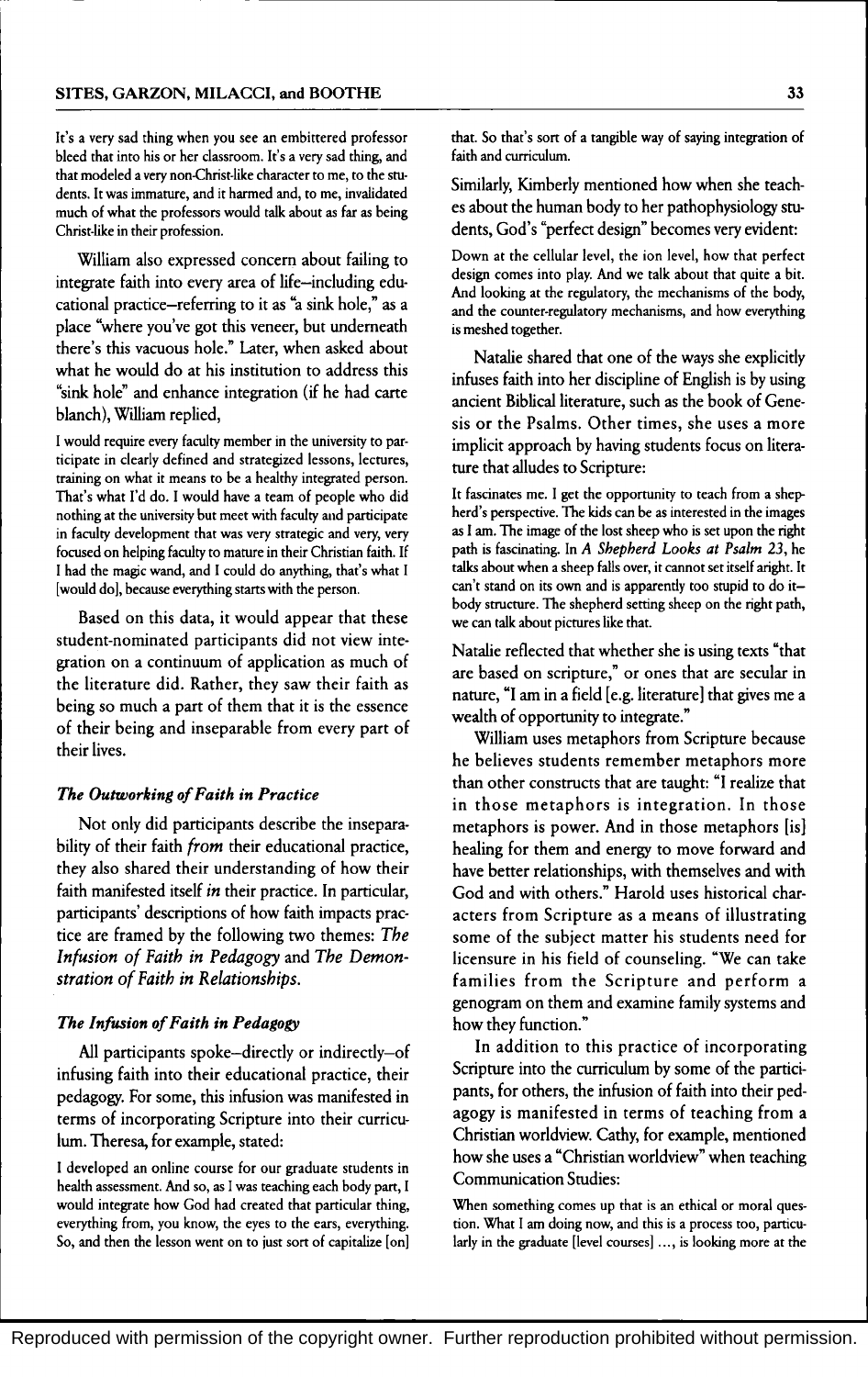material we use in class. And since I'm learning more about this and reading more about it, looking at the worldview of the author and ... trying to teach from a Christian worldview.

Later, Cathy went on to explain that, as a means of showing to her students the practical implications of this Christian worldview on the field of Communications Studies, she often asks her class if, as Christians, they should even be teaching advertising. "Should we [Christians] be in a business where we are marketing things for people's wants and not their needs? I'm still struggling with that."

Natalie indirectly referred to her practice of taking the Christian worldview and integrating it into her discipline (English) by reflecting on human life in literature:

It's almost ridiculous to say I teach ... stories; I'm teaching reflections of people-contemplating what it means to live life-contemplating human conflict. Literature is really about exploring the human condition-what it means to be human. Who do we listen to as authority-what drives us-what we need and what we want.

In a similar manner, Peter, Harold, and William all referenced their practice of incorporating the "Christian worldview" directly in their teaching.

George did not explicitly reference the Christian worldview when reflecting on his teaching praxis. Instead, he spoke of doing what he termed as "Christian scholarship," an academic and spiritual endeavor he described as "a holy enterprise."

What I think is more challenging [than critical thinking] is to learn Biblical creative thinking. What might God be saying in this argument? What would make this argument better? What would I add to make this make sense? How would I refine this to make it better? So, I think there's a creative thinking pro· cess that's a part of integration and scholarship that some· times we miss if we just do critical thinking. Because when we can take things apart, that doesn't mean that we can see the whole or put it together in a better package. And I think that that's a part of Christian scholarship as well.

#### *The Demonstration of Faith in Relationships*

In addition to directly or indirectly infusing faith into their pedagogy, a second way in which participants described the outworking of faith in practice was in terms of how that faith is demonstrated in their interpersonal relationships. More specifically, all eight participants emphasized the importance of intentionally cultivating loving relationships with others-both in and outside of the classroom. For these educators, "others" included (but was not limited to) students, colleagues, staff, and those outside of the university.

Natalie, for example, described how true integration occurs when she is able to build a "sincere relationship between me and the students." This is important to Natalie "[because students] want to know that I care about them, before they whole heartedly accept what I have to say." Kimberly agreed, adding that "I[ntegration] starts with us caring for them. And so, showing the love of Christ to them one on one. And I think that's the other thing is we have to respect them, just respect them for who they are."

A story recounted by George illustrates how seriously he-and for that matter, all of the participants-took this notion of showing students they are valued, cared for, and respected:

[There was] an instance where a professor left a university in the middle of a term ... for a variety of reasons. We prayed; we really sought God in terms of how to deal with the situation. And there was a way in which that crisis, I think, brought us together as a community. So, the situation was dealt with, and the person was honored, and the students were honored in terms of their hurt and frustration and their needs, and we as a faculty worked together to make sure that the students' needs were met. I think, at that point, how we handled that could have either validated or invalidated everything we were teaching in the classroom.

For Harold, cultivating loving relationships with students was something he believed was tied directly to his vocation, his calling. A practical outworking of that calling was found in his intentional attempts to mentor his students. For Harold, this is "the key, the heart of it ... encouraging them, and loving them, and giving them direction in Christ."

Theresa emphasized that cultivating loving relationships with students is something that must be done on a daily basis, as a regular part of her life as a faculty member:

I think it's just how we live. I mean, what we do on a day to day basis really shows our integration of faith more than standing in a classroom and lecturing about it. It's sort of like talkin' the talk and walkin' the walk.

Theresa went on to describe her belief that faith is inseparable from the way she treats others, not just in the classroom on campus, but also in the clinical "classroom" at the hospital; simply stated, for Theresa, integration is faith in practice:

Integration is when we actually practice, you know, what we teach, we practice at the bedside. So if we're teaching the love of Christ in the classroom and how we give compassionate care, we should be doing that at the bedside, and that's true integration.

Kimberly, like Theresa, spoke of the importance of showing the love of Christ to others outside of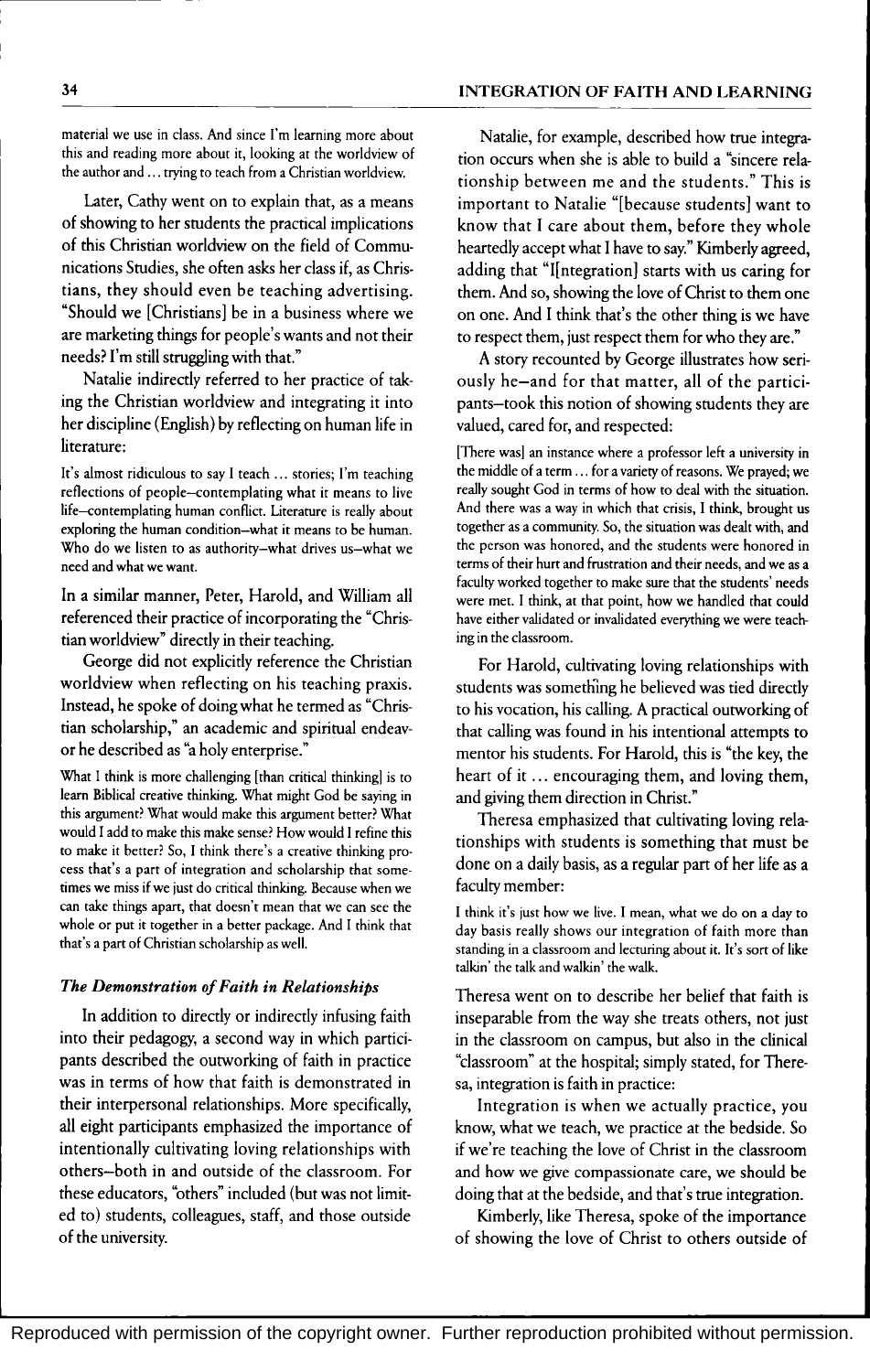the classroom, including people who are difficult to love.

We have to show Christ's love to [difficult patients] as unlovely as they may be, even when they may be cursing us, and ungodly, and unloving, and dying. And if we're able to inte· grate [at] that time, we can sometimes help them to often see things a little differently, and come to know the Lord, or maybe rededicate their lives to the Lord. You have to be able to live what you're doing and live that love of Christ in others.

Cathy emphasized the importance of cultivating loving relationships with her colleagues, and in fact exclaimed, "I love my colleagues. What good camaraderie you can have with faculty!" Peter agreed, stating, "I love [my department]. I think a lot has to do with my attitude as well as the attitude of the others."

Kimberly described the relationship with her colleagues in the Nursing Department as one in which "we care about one another, not only as we come together as a body of believers, but also a body of professionals." She went on to add,

We want to encourage each other professionally through scholarship endeavors and research, publication, other things of that nature, looking at each other's clinical practice, but more so we also work on encouraging each other spiritually. We pray for one another. We support one another if someone is ill or needs help. We are there with meals, with childcare, housecleaning, whatever needs [to be] done. Just like a family unit that was functional as a healthy family, we support one another.

William mentioned how he regularly reaches out to three or four colleagues, "a group of people with whom I have a very intimate and close connection." He expressed how his desire in his relationships with his colleagues was "to honor the people that  $[I'm]$ leading. And by that I mean I try to be sensitive to them. I try to create opportunities for them. I try to be kind to them. I try to be gracious to them."

Finally, George spoke of the value of cultivating relationships with everyone who is part of the university community, even those who might be considered less significant or important.

I believe that what appears to be the smallest job here is actually the largest. So, many times the job like, the janitors that come around here and take the trash, the people that are fixing up the buildings, TAs, GAs, ... They're people that are "assistants" that you take for granted. But actually, they're what really give the flavor and the Christian impact in many ways that we don't realize here ... And so to me, the things that appear the smallest - really are quite large in terms of conveying an environment for Christian learning. I mean, they're just essential, and oftentimes, we miss them. But, they're really important.

George believes that the way he treats others "matters" because it will impact the whole environment. William agrees, stating that

What we do day after day after day after day to minister to the weakest person in this place [matters]. You know, because if I touch the life of a person here, every life is like a pebble in a pond. It ripples out.

Taken together, the data from this study indicate that these student-nominated faculty see their faith as an inseparable aspect of their being that flows into all areas of their life, including the academic. Concomitantly, faith infuses their pedagogy and strengthens the care they express in relationships.

#### **DISCUSSION**

This study's findings call for a re-examination of the already murky area of defining IFL and its tasks (Faw, 1998). Specifically, two points will be considered. First, IFL requires additional contextual elements in order to occur optimally for students. Second, the best integrators in students' eyes convey an aspect as yet not discussed in the literature, *ontological foundation.* 

#### *Contextual Elementsfor Optimal IFL in Students*

Sorenson's research, the first two studies in this special edition (Ripley et aI., 2009; Hall et aI., 2009), and this study combine to underline the students' emphasis on holistic elements crucial to the IFL task. Entwistle (2004) acknowledges the importance of some of these elements in his description of the *public and personal* aspects of IFL: "Integration is done by people who live and work in community .... We must cultivate a culture [for IFL] in which dialogue, critique, and support are found" (Entwistle, 2004, p. 245).

Taken together, these studies highlight just how in-depth those supportive elements need to be to create a more conducive context for students to learn IFL. To students, the professor's challenge is much more than scholarly. Integration must occur in the context of caring relationships with mentors (professors, administrators, etc.) who have spiritual depth and who bring this depth out experientially and conceptually (cf. Hall  $&$  Porter, 2004) both inside and outside the classroom. The current study also highlights an important component of IFL for further consideration.

#### *Ontological Foundation*

Entwistle's (2004) definition of multidimensional scholarly integration and Bouma-Prediger's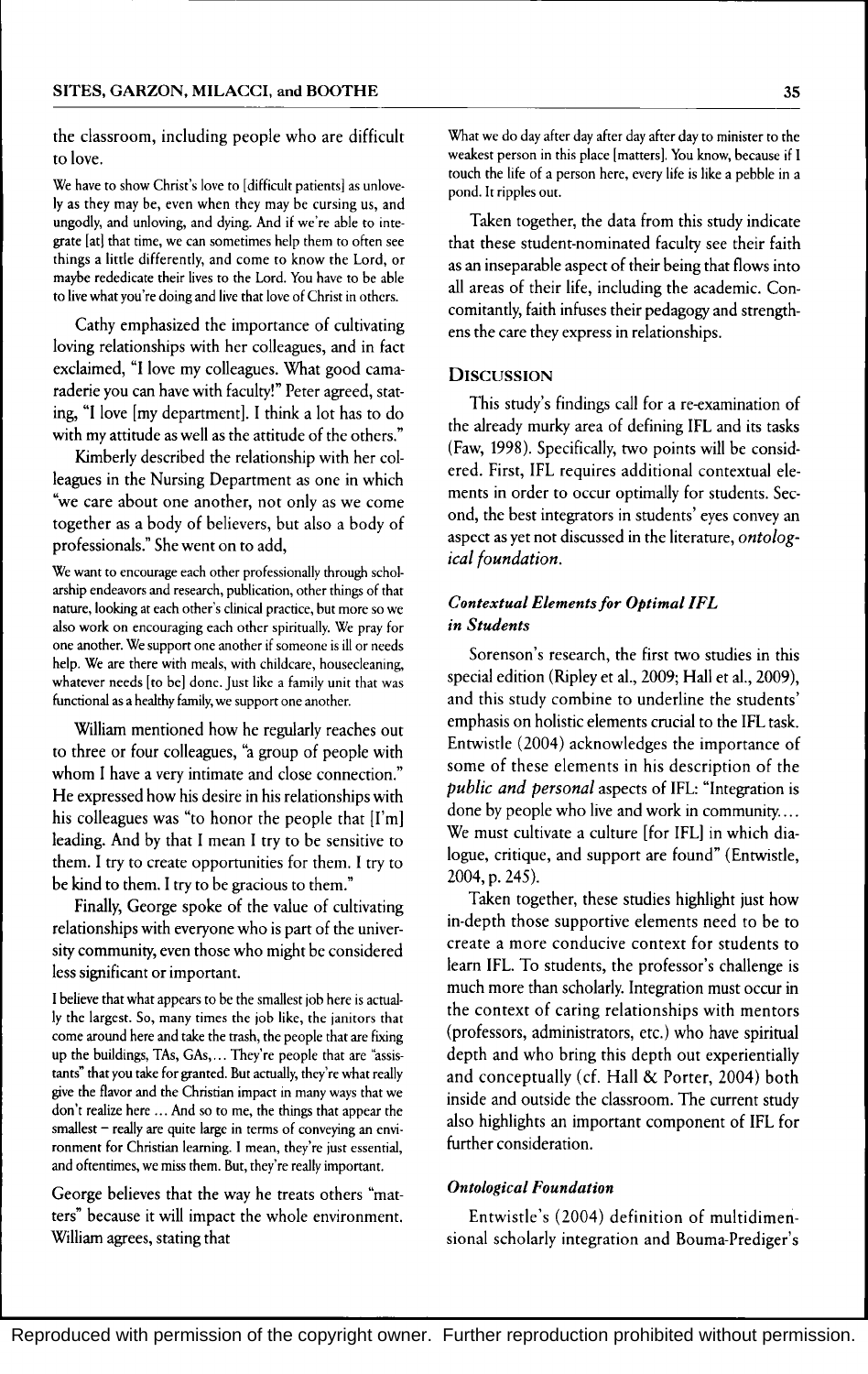

*Figure 1*. Conceptual model for integration in student-nominated professors

(1990) emphasis on faith praxis integration capture only some aspects of these participants' descriptions. In particular, the words used to define faith praxis-"attempt," "aim ... is ... internal harmony or consistency," "task is to live in accordance ..." (Bouma-Prediger, 1990, p. 27)-imply intentional effort on behalf of the integrators. These worthwhile endeavors contrast with the IFL descriptions from the participants of this study. For example, "It is your being...a fabric" (Kimberly), "you can't separate ..." (Peter), "it is the essence of who I am" (George), "faith is at the center ..." (Harold), "... bringing who God is making me to be into the classroom" (Natalie), etc. Rather than being intentionally integrated, these participants described IFL as involving a foundational aspect of themselves, similar to what Milacci (2005) expressed when he argued,

How can I integrate that which already lies at the very core of my being? To me, this seems no more plausible than asking someone to integrate their gender or culture into every part of their life: Whether or not these kinds of core elements are consciously acknowledged, they are always present. A more appropriate question might be, 'How do I determine when to be explicit and when to be implicit about my spirituality?' (p. 157)

Therefore, we propose the term, *ontological foundation,* to describe this aspect of IFL in student-nominated professors. For us, *ontological foundation* is the natural out flowing of one's faith and being into the pedagological, relational, and community contexts of academic life (cf., In 7:38). This out flowing of faith and being has a spontaneous, fluid quality which is distinct from the intentional quality of faith praxis, while still going hand-inhand with faith praxis and multidimensional scholarly IFL. Professors differ regarding this quality, and students appear to readily identify professors possessing this quality as being the most helpful in their learning of integration.

Conceptually, a reciprocal relationship between these three aspects of IFL can be observed. It appears one's ontological foundation impacts both faith praxis and scholarly IFL directly, while faith praxis and scholarly IFL can also influence one's ontological foundation but much more slowly since ontological elements by nature reside at the very core of one's being. Faith praxis and scholarly IFL can more readily influence each other because of their intentionality. Figure 1 captures these relationships in student-nominated professors.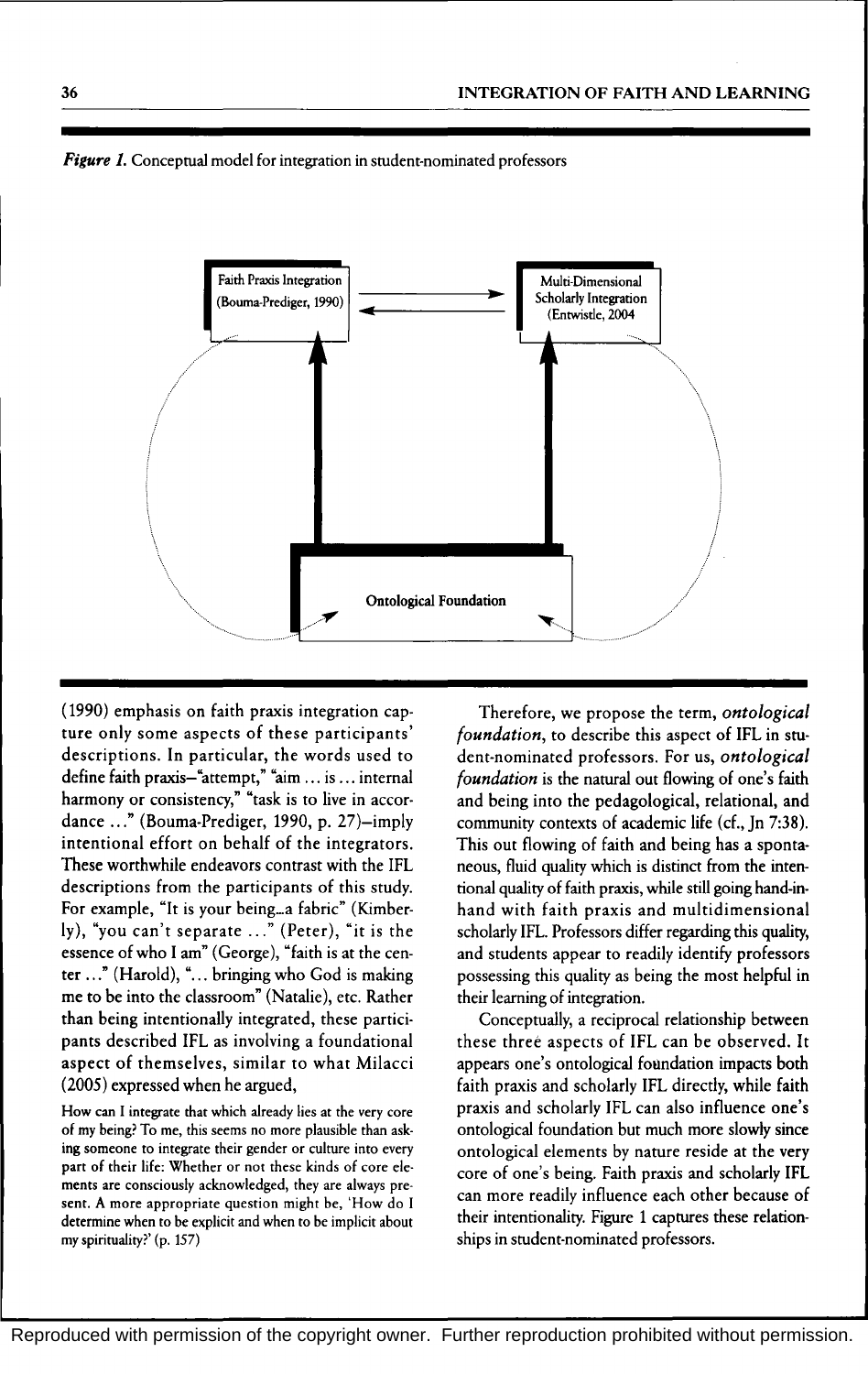#### CONCLUSION AND FUTURE DIRECTIONS

The emergence of ontological foundation as an IFL construct has implications for professors wanting to integrate effectively with students. Integration does not start with scholarly acumen; rather, it starts with each faculty member's personal spiritual depth as expressed in their ontological foundation. Some might argue that this is "obvious" and in fact not IFL but, when combined with faith praxis, is simply "Christian living"; however, we contend that the fact that each of these eight student-nominated faculty displayed this ontological component speaks to its foundational importance for integration. The present study therefore amplifies how profound Sorenson's (1997, p. 541) "on-going process in relationship with God" actually is. These faculty participants were being themselves in an ontological sense rather than integrating.

In some ways, we implicitly have questioned the adequacy of the overarching construct, *the integration of faith and learning,* with the findings of this study. Specifically, if integration involves the natural out flowing of a person's spiritual essence, what exactly is being integrated? At the same time, occasions do arise when one must intentionally think about who they are as followers of Christ and what that will mean in a given context. This lends support to the relationship between ontological foundation and faith praxis in regards to IFL.

Further research is needed to substantiate ontological foundation as a construct and to clarify the proposed relationship between ontological foundation, faith praxis, and multidimensional scholarly integration. The results of this study are limited in that they have focused on 8 student-nominated faculty from one evangelical Christian university. Additional research on student-nominated faculty from a variety of Christian universities is wartanted.

#### **REFERENCES**

Badley, K. (1994). The faith/learning integration movement in Christian higher education: Slogan or substance? *Journal of Research on Christian Education,* 3, 13·33.

Bowlby,]. (1988). *A secure base: Parent-child attachment and healthy human development.* New York: Basic Books.

Bouma·Prediger, S. (199O). The task of integration: A modest proposal-Journal *of Psychology and Theology,* 18,21-31

Carter,]. D., & Narramore, S. B. (1979). *The integration of psychology and theology.* Grand Rapids, MI: Zondervan.

Creswell, J. W. (2007). *Qualitative inquiry and research design: Choosing among five traditions* (2nd ed.). Thousand Oaks, CA: Sage.

Eck, B. E. (1996). Integrating the integrators: An organizing framework for a multifaceted process of integration. *Journal of Psychology and Christianity,* 15,101·115.

Entwistle, D. N. (2004). *Integrative approaches to psychology and Christianity: An introduction to worldview issues, philosophical foundations, and models of integration.*  Eugene, OR: Wipf and Stock.

Farnsworth, K. E. (1982). The conduct of integration. *Journal of Psychology and Theology, 10,308-319.* 

Faw, H. W. (1998). Wilderness wanderings and promised integration: The quest for clarity. *Journal of Psychology and Theolo*gy, 26, 147·158.

Gill,]. H. (1979). Faith in learning: Integrative education and incarnational theology. *The Christian Century,* 96, 1009-1013.

Hall, E., Ripley,]., Garzon, E, & Mangis, M. (2009). The other side of the podium: Student perspectives on learning integration, *Journal of Psychology and Theology,* 37, 15-27.

Hall, T. w., & Porter, S. L. (2004). Referential integration: An emotional information processing perspective on the process of integration. *Journal of Psychology and Theology,* 32, 167·180.

Hardin,]., Sweeney,]., & Whitworth,]. (1999). *Integrating faith and learning in teacher education.* Paper presented at the Extended Annual Meeting of the Association of Independent Lib· eral Arts Colleges for Teacher Education.

Heidegger, M. (1972). *On time and being.* (J. Stambaugh, Trans.). New York: Harper & Row.

Holmes, A. E (1987). *The idea of a Christian college* (Rev. ed.). Grand Rapids, MI: William B. Eerdmans.

Lee, D. J., & Stronks, G. G. Editors (1994). *Assessment in Christian higher education: Rhetoric and reality.* New York: Univer· sity Press of America.

Leech, B. L. (2002, December). Asking questions: Techniques for semistructured interviews. PS *Online.* 

Milacci, E A. (2003). A step towards faith: The limitations of spiri· tuality in adult education practice. (Doctoral dissertation, The Pennsylvania State University, 2003). *Dissertation Abstracts International,* 64,09A, 1·173.

Milacci, E A. (2005). Spirituality of adult education and training. *Adult Education Quarterly,* 55, 156-158.

Milacci, E A. (2006). Moving towards faith: An inquiry into spirinr ality in adult education. *Christian Higher Education*, 5, 211-233.

Morton, C. H. (2004). A description of deliberate attempts of the integration of faith and learning by faculty members at colleges affiliated with the Southern Baptist denomination. (Doctoral dissertation, University of South Carolina, 2004). *Dissertation Abstracts International,* 65, 12A, 1·270.

Moustakas, C. (1994). *Phenomenological research methods.*  Thousand Oaks, CA: Sage.

Ream, T. c., Beaty, M., & Lion, L. (2004). Faith and learning: Toward a typology of faculty views at religious research universities. *Christian Higher Education,* 3(4}, 349-372.

Ripley, J., Garzon, E, Hall, E., & Mangis, M. (2009). Pilgrims' progress: Faculty and University factors in graduate student inte· gration of faith and learning. *Journal of Psychology and Theology,37,5·14.*